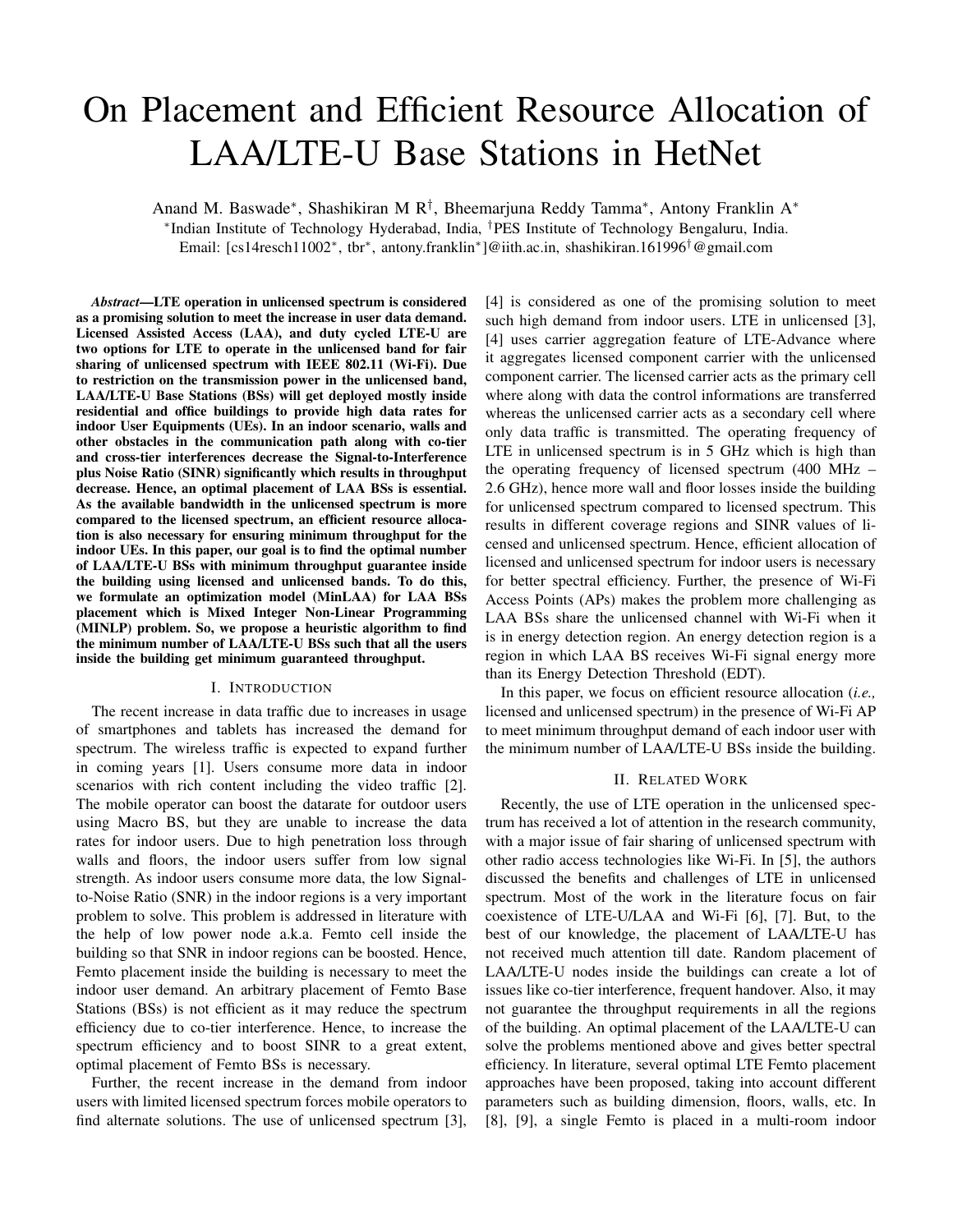environment based on the location of the Macro BS. In [10], authors considered an indoor building scenario for placement of LTE Femtos. But, due to the absence of unlicensed spectrum the solution is not directly applicable to LAA/LTE-U BSs as the presence of Wi-Fi can change placement. As well as our goal is to achieve minimum throughput for each users which also depends on available bandwidth, and in the unlicensed spectrum we have more bandwidth compared to licensed spectrum. Existing works which are based only on the licensed spectrum for placement cannot be applied directly to LAA/LTE-U BSs because of both licensed and unlicensed spectrum. Hence, in this paper, we considered LTE-U/LAA BSs placement problem with minimum throughput guarantee for indoor users.



Fig. 1. System model with a building having 16 rooms and a Macro BS outside the building along with one Wi-Fi AP at sub-region 68 with its energy detection region.

#### III. SYSTEM MODEL

## *A. Building Model*

Our system model is shown in Fig. 1 where the Macro base station is 500m away from the first sub-region in horizontal and vertical directions of the building. The building has length  $L$ , width  $W$ , and height  $H$ . The building is divided into rooms where each room has a set of sub-regions, with each subregion of has length  $l$ , width  $w$ , and height  $H$ . Fig. 1 shows the considered building scenario. The thick lines represent walls of the rooms, and inner squares represent sub-regions. We assume that the SINR inside each sub-region is constant as the dimension of sub-regions are smaller compared to the entire building. We consider single licensed and unlicensed frequency band (*i.e.,* frequency reuse one). We also consider that a Wi-Fi AP is present inside the building, Fig. 1 shows Wi-Fi AP position along with its energy detection region.

# *B. Channel Model*

As LAA BS operates in both licensed and unlicensed spectrum, we use two different path loss models for licensed and unlicensed spectrum. The path loss (in dB) between LAA BS transmitting in licensed spectrum and the sub-regions in the building is given by [11] as follows:

$$
PL_{Femto}^l = 37 + 30\log_{10}d + N\sigma^l + 18.3v^{\frac{v+2}{v+1} - 0.46} \tag{1}
$$

The path loss in dB between LAA BS transmitting in unlicensed spectrum and the sub-regions in the building is:

$$
PL_{Femto}^{u} = 20\log_{10} f + 30\log_{10} d + N\sigma^{u} - 28 \tag{2}
$$

where  $f$  is the transmission frequency of unlicensed spectrum in MHz,  $d$  is the distance between LAA BS and each subregion in meters,  $N$  is the number of walls between the LAA BS and the sub-region,  $\sigma^u$  and  $\sigma^l$  are wall losses of unlicensed and licensed spectrum in dB, respectively and  $v$  is the total number of floors in the building.

The path loss (in dB) between Macro BS located outside the building and the indoor sub-regions of the building [11] is:

$$
PL_{Macco} = 49 + 40 \log_{10} \frac{D}{1000} + 30 \log_{10} F + K\sigma^l \quad (3)
$$

where  $D$  is the distance between each sub-region and the Macro BS in meters,  $F$  is the transmission frequency of Macro BS in MHz and  $K$  is the number of walls between the Maro BS and the sub-regions.

The path loss between Wi-Fi and the sub-regions remains the same as path loss model of LAA BS transmitting in the unlicensed spectrum  $(PL_{Femto}^u)$  as given in Eqn. (2).

TABLE I GLOSSARY

| <b>Notation</b>                                                                        | <b>Definition</b>                                                                                                                    |  |  |  |
|----------------------------------------------------------------------------------------|--------------------------------------------------------------------------------------------------------------------------------------|--|--|--|
| Ī                                                                                      | Set of all indoor sub-regions                                                                                                        |  |  |  |
| $\overline{C}$                                                                         | Set of all sub-regions where WiFi AP is located                                                                                      |  |  |  |
| $\overline{b_i}$                                                                       | 1 if LAA BS is placed at sub-region i, otherwise 0                                                                                   |  |  |  |
| $a_{ji}^l$                                                                             | 1 if $j^{th}$ sub-region of the building is associated with the<br>licensed spectrum of BS located at sub-region $i$ , otherwise 0   |  |  |  |
| $a_{ji}^u$                                                                             | 1 if $i^{th}$ sub-region of the building is associated with the<br>unlicensed spectrum of BS located at sub-region $i$ , otherwise 0 |  |  |  |
|                                                                                        | Unlicensed channel gain to sub-region $j$ from LAA BS at $i$                                                                         |  |  |  |
| $\frac{G_{ji}^u}{G_{ji}^l} \ \frac{G_{ji}^v}{F_{max}^u} \ \frac{P_{max}^u}{P_{max}^u}$ | Licensed channel gain to sub-region $j$ from LAA BS at $i$                                                                           |  |  |  |
|                                                                                        | Unlicensed channel gain to sub-region $j$ from Wi-Fi AP at $c$                                                                       |  |  |  |
|                                                                                        | Maximum Tx power of unlicensed spectrum from LAA BS                                                                                  |  |  |  |
|                                                                                        | Maximum Tx power in licensed spectrum from LAA BS                                                                                    |  |  |  |
|                                                                                        | Tx power of Wi-Fi AP                                                                                                                 |  |  |  |
| $\overline{P^m}$                                                                       | Tx power of licensed spectrum from Macro BS                                                                                          |  |  |  |
| $\overline{N}$                                                                         | System noise                                                                                                                         |  |  |  |
| $\overline{SINR^u_{th}}$                                                               | Minimum SINR required in unlicensed spectrum for a sub-<br>region from LAA BS for communication with lowest rate                     |  |  |  |
| $\overline{SINR_{th}^l}$                                                               | Minimum SINR required in licensed spectrum for a sub-region<br>from LAA BS for communication with lowest rate                        |  |  |  |
| $SINR_{s}^{l}$                                                                         | SINR in licensed spectrum at sub-region $j$                                                                                          |  |  |  |
| $\overline{SINR_i^u}$                                                                  | SINR in unlicensed spectrum at sub-region $j$                                                                                        |  |  |  |
| $R_{min}$                                                                              | Minimum throughput required for each sub-region (in Mbps)                                                                            |  |  |  |
| $\overline{BW}^l_{ji}$                                                                 | Licensed bandwidth allocated to a sub-region $i$ which is<br>associated with LAA BS at sub-region $i$                                |  |  |  |
| $BW_{ji}^u$                                                                            | Unlicensed bandwidth allocated to a sub-region $j$ which is<br>associated with LAA BS at sub-region $i$                              |  |  |  |
| $TBW^l$                                                                                | Total licensed bandwidth of BS located at sub-region i                                                                               |  |  |  |
| $TBW^u_i$                                                                              | Total unlicensed bandwidth of BS located at sub-region i                                                                             |  |  |  |
| $u_i$                                                                                  | 1 if jth sub-region is outside energy detection region of all the<br>Wi-Fi APs in the building, otherwise 0                          |  |  |  |
| $v_{jc}$                                                                               | 0 if jth sub-region is inside energy detection region of the<br>Wi-Fi AP located at sub-region $c$ , otherwise 1                     |  |  |  |
| $\overline{OPT_{Pos}}$                                                                 | Optimal positions of LAA BSs returned by MinBS Algorithm                                                                             |  |  |  |
| $EDT_c$                                                                                | Set of all sub-regions inside energy detection region of Wi-Fi<br>located in sub-region $c$                                          |  |  |  |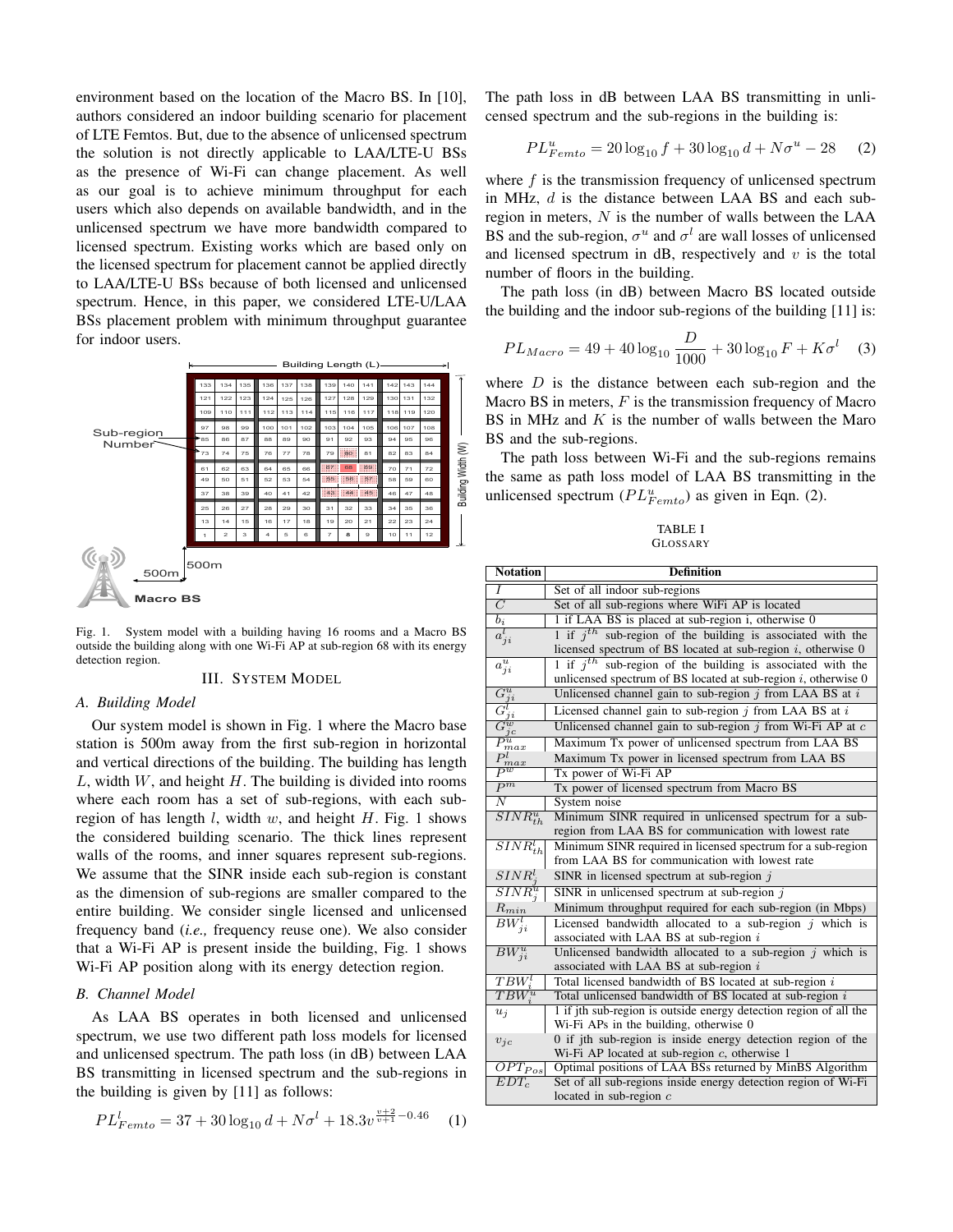## IV. PROPOSED WORK

*A. Aim*

Since most of the high data rate users are the indoor users, the objective of our work is to provide uniform throughput to each sub-region in the indoor area, assuming the uniform distribution of users in each sub-region.

## *B. Formulation*

The optimization model we have designed is called as MinLAA (Minimum number of LAA BSs) model, and the parameters considered in our formulation are represented in Table I. The objective of the formulation is to minimize the number of LAA BSs as given below.

$$
min \sum_{i \in I} b_i
$$
\n<sup>(4)</sup>

To minimize the number of LAA BSs required, we have to utilize the resources to the maximum extent possible. Hence, we transmit the licensed and unlicensed spectrum at their maximum powers. To achieve our goal, the first thing we need to know is the  $SINR<sup>l</sup>$  and  $SINR<sup>u</sup>$  in each sub-region.

$$
SINR_j^l = \frac{G_{ji}^l P_{max}^l a_{ji}^l}{N + \sum_{k \in I \setminus i} G_{jk}^l P_{max}^l b_k + \sum_{m \in M} G_{jm}^m P^m} \quad \forall j, i \in I \quad (5)
$$

Eqn. (5) is used to find the  $SINR<sup>l</sup>$  in each sub-region. The numerator consists of the received signal from the LAA BS at  $i$  to which the considered sub-region  $j$  is associated. The denominator consists of the sum of system noise and interference from other LAA BSs and the Macro BSs located outside the indoor area.

$$
SINR_j^u = \frac{G_{ji}^u P_{max}^u a_{ji}^u}{N + \sum_{k \in I \setminus i} G_{jk}^u P_{max}^u b_k u_k + \sum_{c \in C} G_{jc}^w P^w v_{ic}} \quad \forall j, i \in I
$$
\n
$$
(6)
$$

To find  $SINR<sup>u</sup>$  in each sub-region, we use Eqn (6). The numerator consists the received signal strength of unlicensed spectrum for the considered sub-region  $j$  from its associated LAA BS located at  $i$ . The denominator consists of the sum of system noise, and interference from other LAA BSs and the Wi-Fi APs. For a given sub-region  $j$  there may be many other Wi-Fi APs and LAA BSs in the building other the one to which it is associated, and interference from them has to be considered to find  $SINR_j^u$ . But, when both LAA BS and Wi-Fi AP are inside the energy detection region then both shares the channel. In that case, interference to sub-region  $j$ is either from LAA BS or Wi-Fi AP at any given time but not from both. When LAA BS is inside energy detection region of Wi-Fi AP either of them will be transmitting as explained above and the amount of interference they cause to a subregion  $i$  is almost the same because of similar properties of LAA BS in unlicensed spectrum and Wi-Fi AP. Hence, to simplify our formulation, interference from those LAA BS which are inside energy detection region of Wi-Fi AP is replaced by interference from that Wi-Fi AP itself *i.e.,* interference from Wi-Fi AP is considered to be existing for full duration instead of interference from LAA BS for some duration and Wi-Fi AP for some duration. The term  $u_k$  is used to consider the interference from LAA BS which are completely outside energy detection region of all sub-regions  $(u_k = 1)$ . If it is inside energy detection region of a Wi-Fi AP located at  $c$  then interference from that Wi-Fi AP is added since  $u_k = 0$ . If the LAA BS to which the considered subregion  $j$  is associated lies inside the energy detection region of a Wi-Fi AP at c, then interference from this Wi-Fi AP will not exist for j as they share the same channel. Hence,  $v_{ic} = 0$  only if the associated LAA BS is inside energy detection region of Wi-Fi AP at  $c$ , in rest all the cases Wi-Fi interference is added.

Before associating a sub-region to a particular LAA BS, it has to be verified that minimum SINR threshold (*i.e.,* minimum SINR to have a communication with lowest rate) has to be satisfied. It is to be noted that for the sub-regions which are allocated with unlicensed spectrum, SINR threshold has to be satisfied by both licensed and unlicensed spectrum as well. It is because the control signals for the use of unlicensed spectrum are to be sent only through licensed spectrum. Hence, the unlicensed spectrum cannot be used until and unless control signals through licensed spectrum are sent.

$$
Inf * (1 - a_{ji}^l) + SINR_j^l b_i \geq SINR_{th}^l \quad \forall j, i \in I \tag{7}
$$

$$
Inf * (1 - a_{ji}^u) + SINR_j^l b_i \geq SINR_{th}^l \quad \forall j, i \in I \tag{8}
$$

Eqns. (7) and (8) ensure that SINR in licensed spectrum for all sub-regions exceed  $SINR_{th}^l$ . If a sub-region j is associated with licensed spectrum from LAA BS at i, then  $a_{ji}^l$  is 1 and it checks for  $SINR_{th}^l$ , otherwise  $a_{ji}^l$  is 0 and the equation is simply neglected as  $Inf$  is very large value. If a sub-region is associated with unlicensed spectrum from LAA BS at  $i$ , then  $a_{ji}^u$  is 1 and it checks for  $SINR_{th}^l$ , otherwise  $a_{ji}^u$  is 0 and the equation is simply neglected due to  $Inf$ .

$$
Inf * (1 - a_{ji}^u) + SINR_j^u b_i \geq SINR_{th}^u \quad \forall j, i \in I \tag{9}
$$

Eqn. (9) ensures that for the sub-regions allocated with unlicensed spectrum,  $SINR_{th}^{u}$  is satisfied or not. If a sub-region is associated with unlicensed spectrum from LAA BS at  $i$ , then  $a_{ji}^u$  is 1 and it checks for  $SINR_{th}^u$ , otherwise  $a_{ji}^u$  is 0 and the equation is simply neglected due to  $Inf$ .

$$
\sum_{j \in I} a_{ji}^l + a_{ji}^u = 1 \qquad \forall i \in I \tag{10}
$$

For maintaining uniform throughput for all sub-regions and to minimize the number of LAA BSs at the same time, either licensed or unlicensed spectrum has to be allocated for each sub-region. The bandwidth allocation to achieve minimum throughput is based on Shanon's Capacity theorem.

$$
BW_{ji}^{l} = \frac{a_{ji}^{l} R_{min}}{log_2(1 + SINR_j^l)} \quad \forall j, i \in I \tag{11}
$$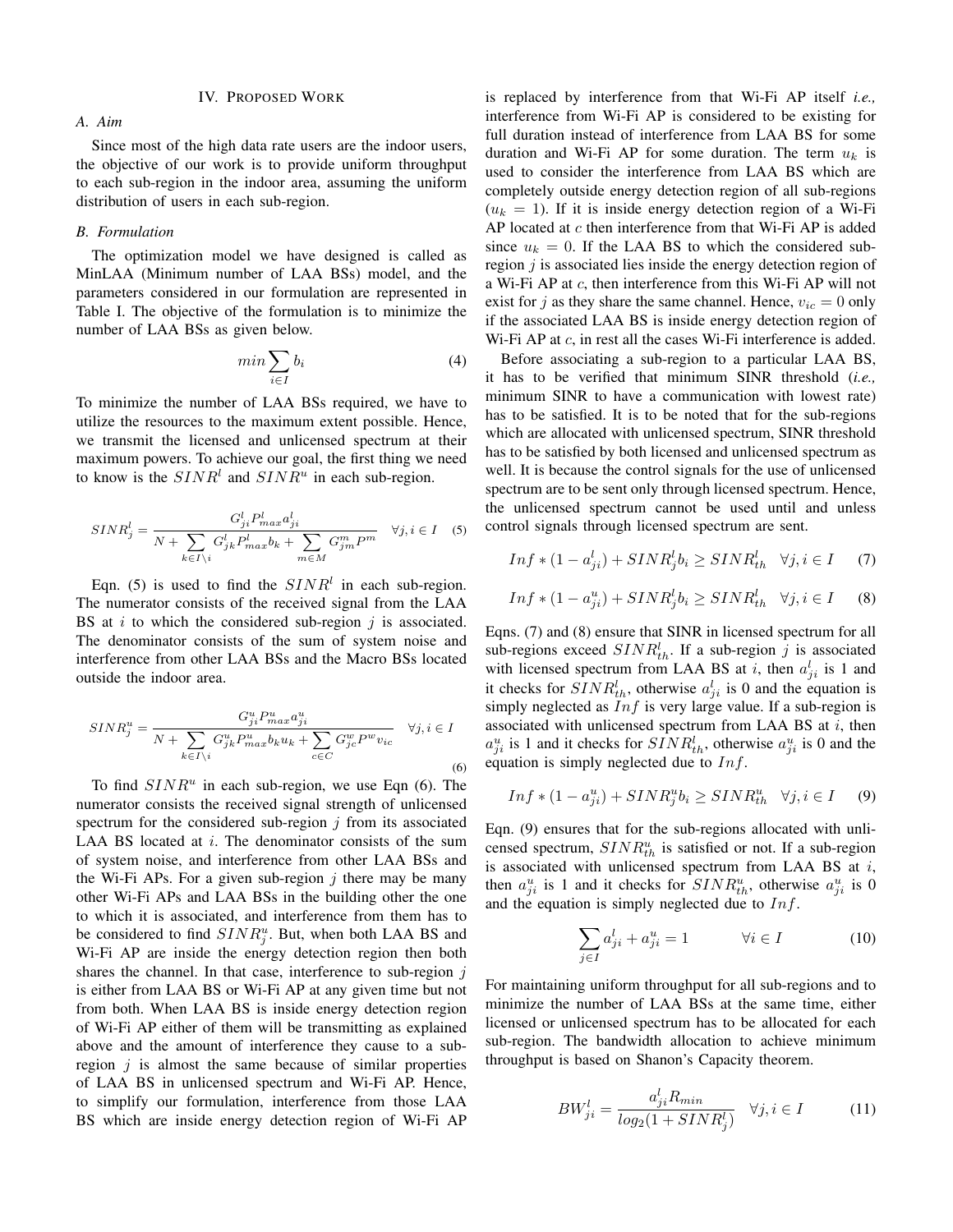For a sub-region  $j$  associated with licensed spectrum from LAA BS at *i*,  $a_{ji}^l$  is 1 and the bandwidth to be allocated is calculated using Eqn. (11).

$$
BW_{ji}^{u} = \frac{a_{ji}^{u} R_{min}}{\log_2(1 + SINR_j^u)}((1 - u_i) + 1) \quad \forall j, i \in I \quad (12)
$$

For a sub-region  $j$  associated with unlicensed spectrum from LAA BS at *i*,  $a_{ji}^u$  is 1 and the bandwidth to be allocated is calculated using Eqn. (12). If the LAA BS is sharing channel with any Wi-Fi AP, then double the bandwidth has to be needed for maintaining uniform throughput for the sub-region. The term  $u_i$  ensures this bandwidth allocation as necessary.

$$
\sum_{i \in I} \sum_{j \in I} BW_{ji}^u a_{ji}^u \le TBW_i^u \tag{13}
$$

The bandwidth allocation has to be in a way that it should not exceed the maximum available bandwidth of each LAA BS. Eqn. (13) ensures that the total allocated unlicensed bandwidth from each LAA BS does not exceed the total available bandwidth of that LAA BS.

$$
\sum_{i \in I} \sum_{j \in I} BW_{ji}^{l} a_{ji}^{l} \le TBW_{i}^{l}
$$
\n(14)

Eqn. (14) ensures that the total allocated licensed bandwidth from each LAA BS does not exceed the total available bandwidth of that LAA BS.

Hence, our objective equation for MinLAA model is (4) subject to constraints given in Eqns.  $(7)$ ,  $(8)$ ,  $(9)$ ,  $(10)$ ,  $(13)$ , and (14). The formulation for MinLAA model discussed is Mixed Integer Non Linear Programming (MINLP) Problem which cannot be easily solved using traditional MINLP algorithm, hence we designed our heuristic algorithm and tested for different scenarios and obtained enough simulation results to prove the reliability of the algorithm.

### *C. Heuristic Approach for MinLAA Model*

We propose MinBS algorithm to find the minimum number of LAA BSs such that each sub-region inside building gets minimum throughput.

*1) MinBS Algorithm:* In the MinBS Algorithm 1, the Combinations $(x,y)$  function returns all the possible combinations of set x with length of each combination is of size  $y$ , and Associativity $(x, y)$  function associates the sub-regions in the set  $y$  to the optimal LAA BS among the available set of LAA BSs located in sub-regions given by the set x. To reduce the complexity of the algorithm, we only consider center subregion of each room. If the room center can not get  $R_{min}$ , then other sub-regions inside that room might not get  $R_{min}$ and hence the combinations of LAA BS which does not satisfy room centers can be eliminated instead of checking for each sub-region. Instead of checking for all sub-regions in the building from first, we select only those combinations of LAA BSs which serve room-centers. Hence, we start by considering only center sub-region of each room (from line 3). Place LAA BS in the center sub-region and find associativity

# Algorithm 1 : MinBS algorithm

**Inputs:**  $R_{min}$ ,  $SINR_{th}^l$ ,  $SINR_{th}^u$ ,  $C$ ,  $TBW_i^l$ ,  $TBW_i^u$ ,  $P_{max}^l$ ,  $P_{max}^u$ , and  $P^w$ .

Outputs:  $OPT_{Pos}$  and associativity.

- 1: **Initialization:**  $\{I\} \leftarrow$  Set of all sub-regions in the building;  ${O} \leftarrow$  Set of centre sub-regions of each room in the building,  $MAXBS \leftarrow Number of rooms$
- 2: for  $BS = 1$  to MAXBS do
- 3:  $\{P\} \leftarrow$  Combinations(O, BS); /\* Set of combinations of O with size as BS \*/
- 4: for  $\{p\} \in \{P\}$  do
- 5: Associativity(p,  $\{O\}$ ); /\* Find associativity of  $\{O\}$ with LAA BS locations in  $\{p\}$  \*/
- 6: if  $\forall$  sub-regions  $\in \{O\}$  are associated with  $R_{min}$ then

7: 
$$
\{T_i\} \leftarrow
$$
 Set of sub-regions in  $i^{th}$  room,  $\forall i \in \{p\};$ 

8:  $\{W_i\} \leftarrow \text{Combinations}(T_i, 1);$ 

- 9:  $\{S\} \leftarrow \text{all possible set formed by combining one}$ element from each  $\{W_i\}$   $\forall i \in p$ ;
- 10: **for**  $r \in \{S\}$  **do** 11: Associativity(r,  $\{O\}$ ); 12: **if**  $\forall$  sub-regions  $\in \{O\}$  are associated with  $R_{min}$  then 13: Associativity(r,  ${I}$ ); 14: **if**  $\forall$  sub-regions  $\in \{I\}$  are associated with  $R_{min}$  then 15:  $OPT_{Pos} \leftarrow r$ ; /\* optimal position of BS \*/ 16: Exit(); /\* Stop the algorithm \*/; 17: end if 18: end if 19: end for 20: end if 21: end for 22: end for

(line 5) using Algorithm 2 such that the center sub-region of all the rooms is getting  $R_{min}$  (line 6). Once we find the room-centers where LAA BSs are located, we extend the set of possible solutions by placing LAA BS in each sub-region in the room in which it is present (from lines 7 to 9). In the set of possible solutions (line 10), only for those solutions which satisfy all room-centers, we check whether each sub-region in the building (in lines 13 and 14) is getting  $R_{min}$  by this positioning of LAA/LTE-U BSs.

*2) Associativity Algorithm:* The Associativity Algorithm 2 efficiently associates a group of sub-regions to BSs based on SINR and available bandwidth of licensed and unlicensed spectgrum. From the set of given sub-regions and locations of LAA BS (line 1), start with first sub-region  $j$  (line 2). From the available LAA BS, find the one which gives maximum licensed SINR (from lines 4 to 7). Check whether  $SINR_{jm}^l$  is above  $SINR_{th}^l$  (line 8). Now compare the licensed SINR with Unlicensed SINR and associate to the one which is better by verifying whether bandwidth is available or not (from lines 9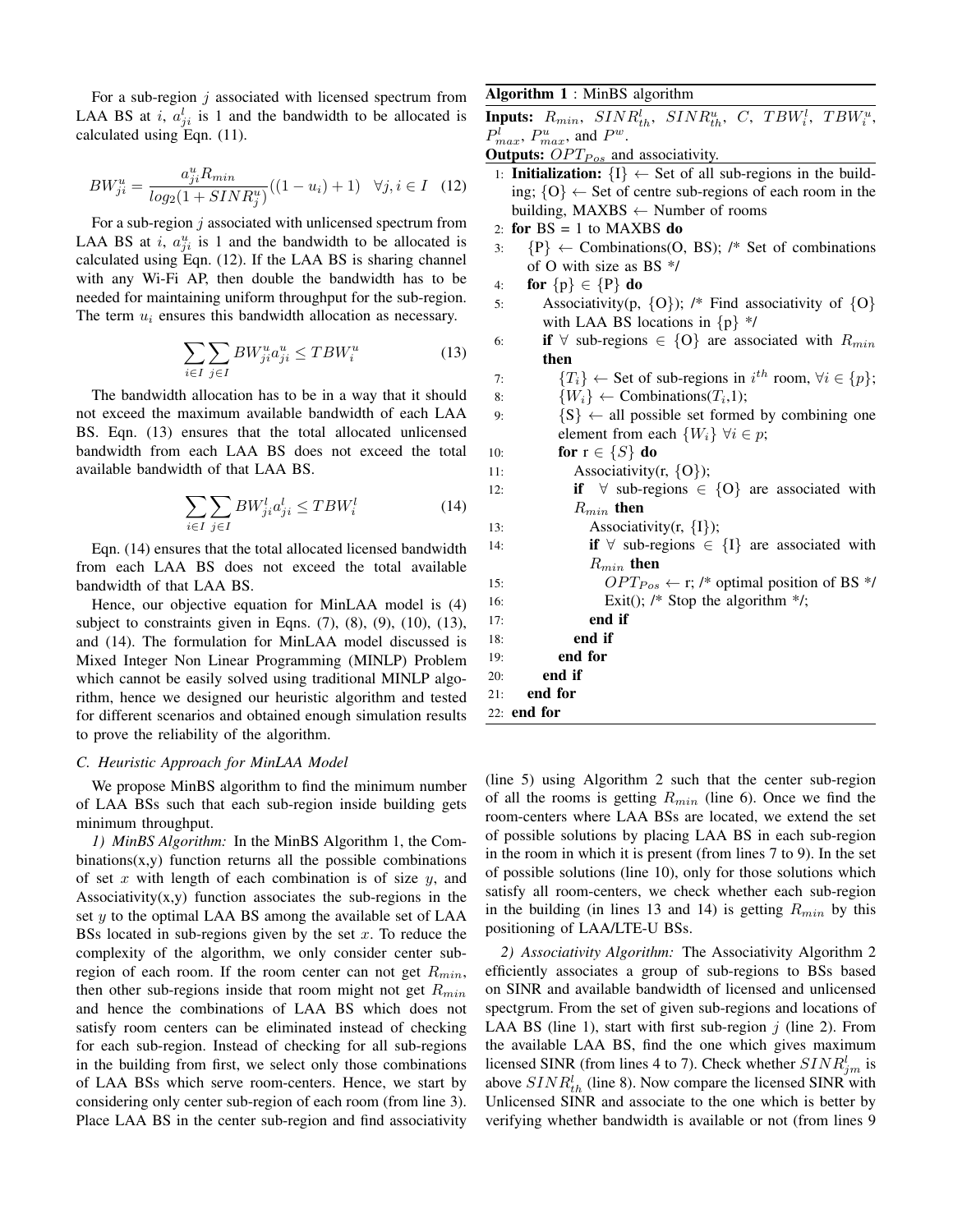to 17) and deduct the bandwidth allocated from the total available bandwidth. Repeat the steps for all the sub-regions.

The proposed MinBS algorithm with the help of Associativity() finds out the minimum number of LAA BSs required along with positions in such a way that each sub-region gets minimum guaranteed throughput.

Algorithm 2 : Associativity

Inputs: Positions of LAA BSs and set of sub-regions. **Outputs:** Associativity of given set of sub-regions.

- 1: **Initialization:**  $B \leftarrow$  Set of sub-regions having LAA BS;  $I \leftarrow$  Set of sub-regions to be associated;  $TBW_i^l \leftarrow$  total licensed BW and  $TBW_i^u \leftarrow$  total unlicensed BW,  $\forall i \in B$ 2: for  $j \in I$  do
- 3: for  $i \in B$  do
- 
- 4: Calculate  $SINR_{ji}^l$  using Eqn. (5)
- 5: Calculate  $SINR_{ji}^u$  using Eqn. (6)
- 6: end for
- 7: LAA BS at sub-region  $m$  is the one which gives maximum SINR in licensed spectrum to a sub-region j.
- 8: if  $(SINR_{ji}^l \geq SINR_{th}^l)$  then
- 9: **if**  $(SINR_{jm}^l \geq SINR_{jm}^u)$  &&  $(BW_{jm}^l \leq TBW_m^l)$ then
- 10: Associate  $j$  with licensed spectrum of LAA BS at *m*. /\* Calculate  $BW_{jm}^l$  using Eqn. (11) \*/
- 11:  $TBW_m^l \leftarrow TBW_m^l \cdot BW_{jm}^l;$
- 12: **else if**  $(BW_{jm}^U \leq TBW_m^U)$  &&  $(SINR_{ji}^u \geq$  $SINR_{th}^{u}$ ) then
- 13: Associate  $j$  with unlicensed spectrum of LAA BS at *m*. /\* Calculate  $BW_{jm}^u$  using Eqn. (12) \*/ 14:  $TBW_m^u \leftarrow TBW_m^u \cdot BW_{jm}^u;$
- 15: end if
- 16: end if
- 17: end for

#### V. EXPERIMENTAL SETUP AND NUMERICAL RESULTS

The system model described in Section III is simulated in MATLAB using simulation parameters as shown in Table II. We placed a Wi-Fi AP inside the building at sub-region

| <b>Parameter</b>            | Value                                                 |  |
|-----------------------------|-------------------------------------------------------|--|
| Building dimensions         | 48 m $\times$ 48 m $\times$ 3 m                       |  |
| Number of rooms             | 16                                                    |  |
| Room dimensions             | $12 \text{ m} \times 12 \text{ m} \times 3 \text{ m}$ |  |
| Number of inner Sub-regions | 144                                                   |  |
| Sub-region dimension        | $4 \text{ m} \times 4\text{ m} \times 3\text{ m}$     |  |
| $SINR_{Th}^l, SINR_{Th}^u$  | $-2$ dB                                               |  |
| $R_{min}$                   | 2 Mbps                                                |  |
| Wall loss (in Licensed)     | 10dB                                                  |  |
| Wall loss (in Unlicensed)   | 13 dB                                                 |  |
| Macro transmit power $(Pm)$ | 46 dBm (39.8 W)                                       |  |
| $P_{max}^l$ , $P_{max}^u$   | 20 dBm (0.1 W)                                        |  |
| $TBW_i^l$ , $TBW_i^l$       | 20 MHz                                                |  |
| $\overline{P^w}$            | 20 dBm (0.1W)                                         |  |
| Macro BS height             | 35 <sub>m</sub>                                       |  |

TABLE II SIMULATION PARAMETERS

68, and the energy detection region of AP is as shown in Fig. 1. After running the MinBS algorithm for  $R_{min}$  (*i.e.*, minimum throughput required in each sub-region) of 2 Mbps, the optimal number of LAA BSs required are two and the obtained positions of BSs are at sub-regions 3, and 117. The SINR distribution in licensed and unlicensed spectrum for all the sub-regions with the obtained placement are shown in Figs. 2 and 3, respectively. In figure, X and Y axes indicate sub-region number whereas Z axis indicates SINR values. From Fig. 3, it is clear that the sub-regions around Wi-Fi AP have very poor SINR values in unlicensed spectrum. After allocating bandwidth obtained using our algorithm, the SINR of allocated spectrum of each sub-region is given in Fig. 4. In our approach, we have started allocation of spectrum from sub-region 1. Fig. 5 shows the associativity of each sub-region. It is observed that rooms R1 to R6 are associated with the licensed spectrum of BS L1 because in all these rooms SINR in licensed spectrum from BS L1 is better compared to BS L2. Further, SINR in licensed is better compared to SINR in unlicensed spectrum with enough bandwidth of licensed spectrum from BS L1. It can be observed that for room R9, even though SINR in licensed from BS L1 is better than SINR in unlicensed, there is not enough bandwidth available in the licensed spectrum and hence all sub-regions in room R9 are getting  $R_{min}$  from the unlicensed spectrum of BS L1.

The same pattern is observed for BS L2 as well. Until the licensed spectrum of BS L2 is available, the sub-regions having better SINR in licensed than the SINR in unlicensed get associated with licensed spectrum, after which even though SINR in licensed is better than SINR in unlicensed, the subregions get associated with unlicensed spectrum. As the Wi-Fi AP present in room R7 (at sub-region 68) and LAA BS is outside energy detection region hence, both can transmit at the same time. The simultaneous transmissions of AP and BS in unlicensed, decreases the SINR in unlicensed spectrum whereas SINR in licensed spectrum is still good hence, that region is associated with licensed spectrum of BS L2. Fig. 6 shows the CDF for SINR in licensed, SINR in unlicensed, and combined SINR (combined SINR is SINR of the spectrum whose BW is allocated). It can be observed that CDF for combined SINR is better compared to other two. The better CDF of SINR leads to efficient bandwidth allocation for maintaining  $R_{min}$  in each sub-region which in turn minimizes the number of LAA BSs required.

By varying  $R_{min}$ : To study the reliability of our heuristic approach and validate the results, we have considered a scenario by varying the  $R_{min}$  requirement for the building. By varying  $R_{min}$  from 1 Mbps to 5 Mbps in steps of 1 Mbps, it can be observed that until 3 Mbps, the building can be served by two LAA BS. This was achieved by efficient resource allocation *i.e.,* by placing the LAA BSs at optimal positions and by allocating licensed and unlicensed spectrum efficiently. For  $R_{min}$  4 Mbps and 5 Mbps, three LAA BSs are needed to serve the building. Hence, these results are in accordance with the theoretical assumptions because with an increase in  $R_{min}$  the number of LAA BSs required should either increase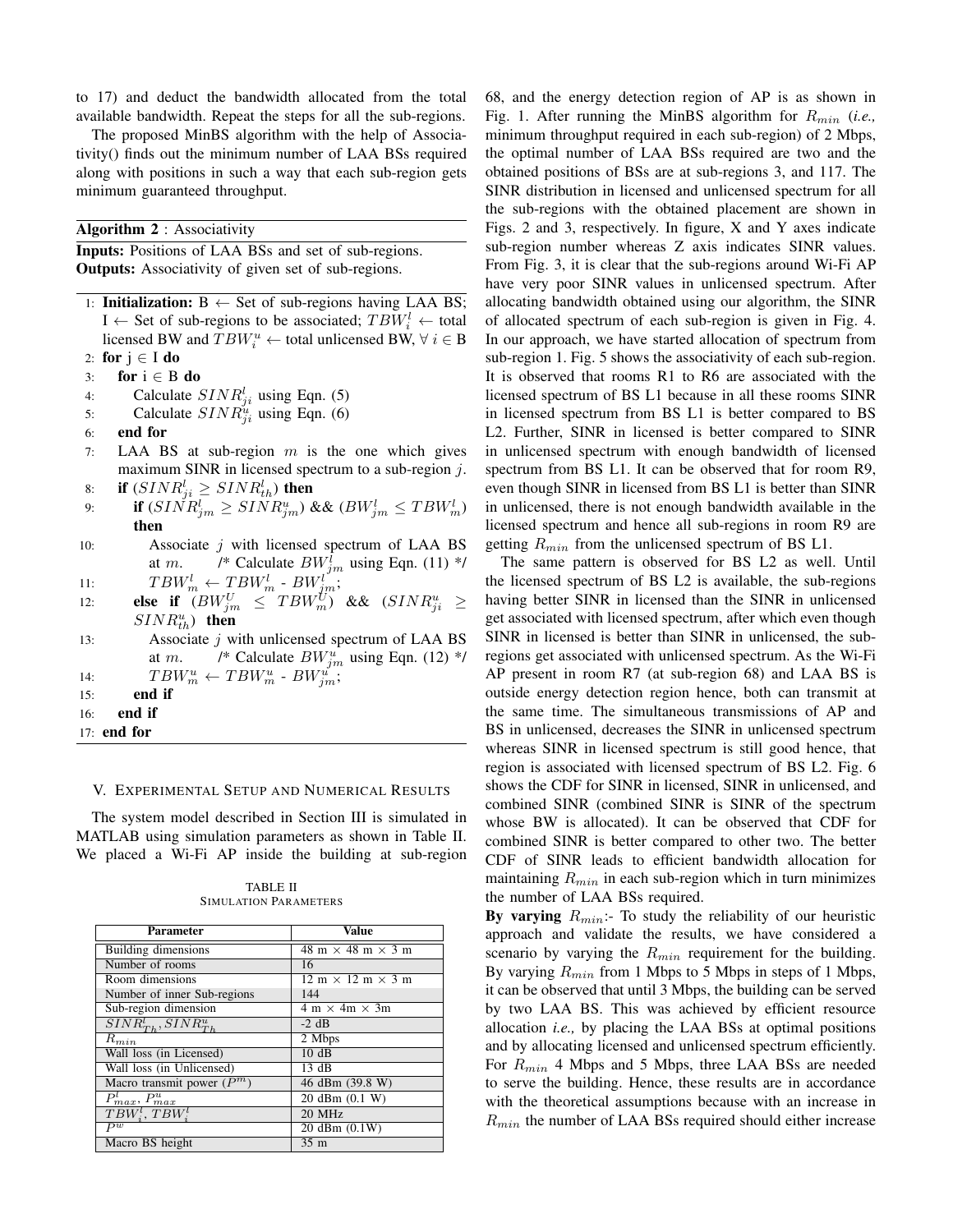



40 **L2** X: 3 X: 6  $10$ Y: 9 Y: 9 30 Z: 0.9294 Z: 21.84 20 / Sub-region Number Y Sub-region Number X: 13 10 8 H Y: 7  $Z: 25.8$ X: 3 X: 6 X: 9 Y: 6 Y: 6 Y: 6 **W** 2:1 Z: 30.65 | Z: 7.854 Z: 17.93 0 6 H -10  $-20$ X: 3 X: 6 X: 9 4 Y: 3 Y: 3 Y: 3 -3 Z: 49.33 Z: 35.05 Z: 10.83 X: 13 -40 2 H Y: 1 **L1** Z: 4.917 2 4 6 8 10 12 X Sub-region Number

X: 5 Y: 13 Z: 22.31

50

12

X: 1 Y: 11 Z: 11.76

Fig. 2. SINR (in dB) distribution in licensed spectrum inside the building.



Fig. 3. SINR (in dB) distribution in unlicensed spectrum inside the building.



Fig. 4. Combined SINR (in dB) distribution (SINR of allocated spectrum) in each sub-region.

X: 13 Y: 13 Z: 25.14

X: 8 Y: 13 Z: 37.33



Fig. 5. Associativity of each sub-region along with licensed and unlicensed allocation.

Fig. 6. SINR in licensed, unlicensed, and combined SINR CDF of sub-regions.

Fig. 7. Number of LAA BSs required with varying  $R_{min}$ .

# or remain the same.

By varying number of APs:- To study the variation in the number of BSs required by varying the number of Wi-Fi APs in the building, we varied Wi-Fi APs from one to five in the building. The simulation results of the considered scenario are shown in Table III. From one Wi-Fi AP till three Wi-Fi APs, only two LAA BSs are required to serve each sub-region with  $R_{min}$ . The coordinates of Wi-Fi APs along with the positions of required LAA BSs are also shown. When there are four or five Wi-Fi APs in the building, the number of LAA BSs required increases by one. Hence, the trend in variation of simulation results for different scenarios has been studied, and the variation of results by varying parameters validate our heuristic approach as the results are as expected in reality.

TABLE III RESULTS WITH VARYING NUMBER OF WI-FI APS

| No. of<br>APs | <b>AP Positions</b><br>(sub-region No.) | <b>Required</b><br>No. of BSs | <b>BS</b> Positions<br>(sub-region No.) |
|---------------|-----------------------------------------|-------------------------------|-----------------------------------------|
|               | 68                                      |                               | 3, 117                                  |
|               | 68.113                                  |                               | 64.68                                   |
| $\mathbf{a}$  | 26, 68, 113                             |                               | $43, \overline{138}$                    |
|               | 26, 68, 113, 119                        | $\mathbf{a}$                  | 25, 30, 120                             |
|               | 26, 68, 74, 113, 119                    |                               | 2, 32, 116                              |

# VI. CONCLUSIONS

In this paper, to guarantee minimum throughput for each user either using licensed and unlicensed spectrum with minimum number of LAA/LTE-U BSs, we formulated an optimal LAA/LTE-U BS placement problem. Based on SINR in licensed and unlicensed spectrum, we allocated bandwidth to each sub-region in such a way that minimum throughput of each sub-region is satisfied with minimum number of LAA/LTE-U BSs. The efficiency of proposed algorithm is shown with sufficient simulation study.

## **REFERENCES**

- [1] "Cisco Visual Networking Index: global mobile data traffic forecast update, 2016-2021." Cisco White Paper, Feb 2017.
- [2] "Ericsson mobility report." Ericsson, June 2017.
- [3] 3GPP, "TSGRAN; Study on Licensed-Assisted Access to Unlicensed Spectrum," Tech. Rep. TR 36.889 V13.0.0, June 2015.
- [4] "LTE in Unlicensed Spectrum: Harmonious Coexistence with Wi-Fi." Qualcomm White Paper, June 2014.
- [5] R. Zhang, M. Wang, *et al.*, "LTE-Unlicensed: the future of spectrum aggregation for cellular networks," *IEEE Wireless Communications*, vol. 22, no. 3, pp. 150–159, 2015.
- [6] A. Babaei, J. Andreoli-Fang, *et al.*, "On the impact of LTE-U on Wi-Fi performance," *International Journal of Wireless Information Networks*, vol. 22, no. 4, pp. 336–344, 2015.
- [7] "LTE-U Technical Report." LTE-U Forum [Online]. Available: http:// www.lteuforum.org/documents.html, 2015.